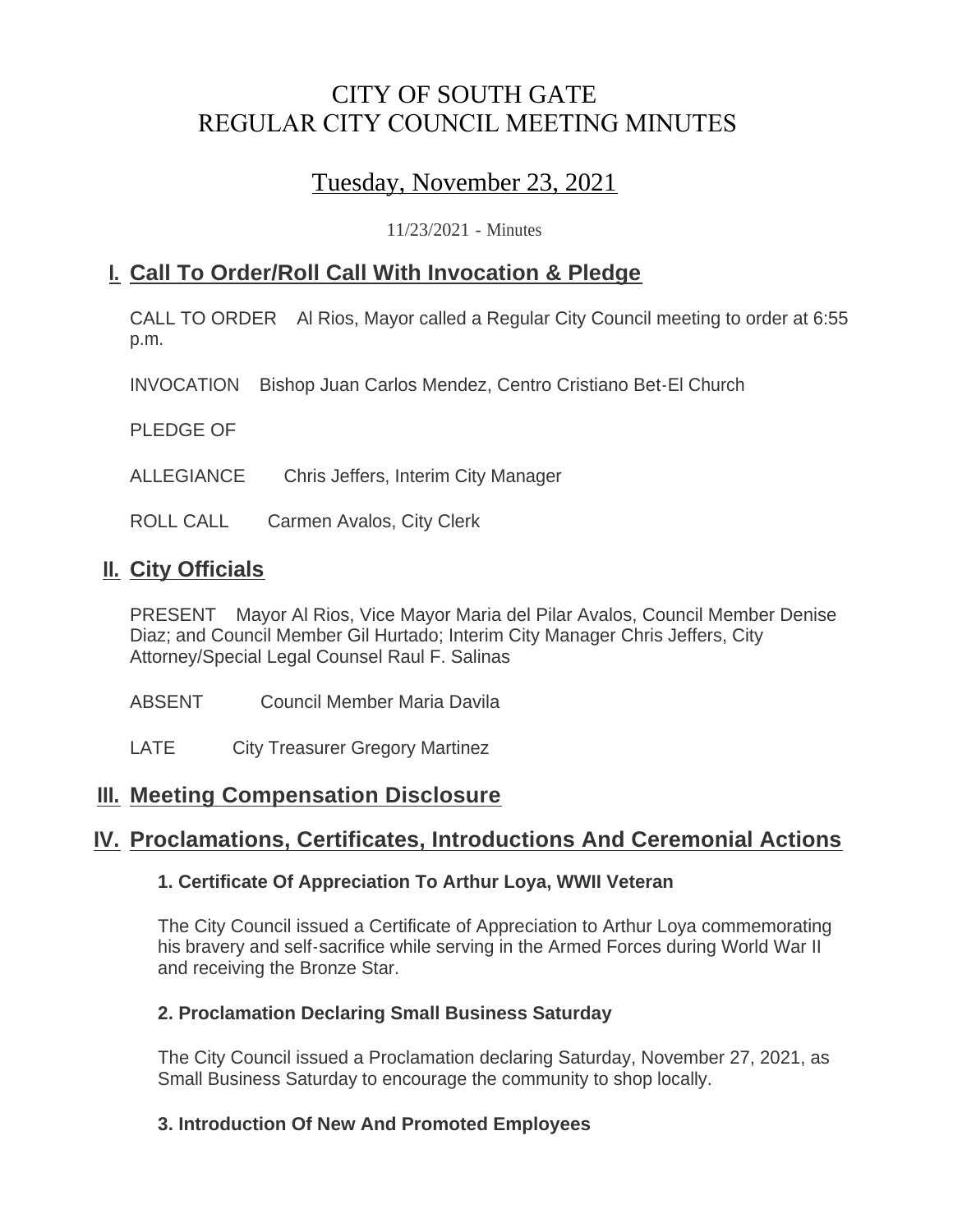The City Council will allow staff to introduce the new and promotional full-time employees hired or promoted during October 2021.

## **Public Hearings V.**

### **4. 2021-2022 Selective Traffic Enforcement Program Grant Funds From State Of CA OTS**

The City Council conducted a Public Hearing and approved A, B, C, D, E, and F by motion of Vice Mayor Avalos and seconded by Council Member Hurtado.

Roll Call: Council Member Diaz, yes; Council Member Hurtado, yes; Vice Mayor Avalos, yes; Mayor Rios, yes; Council Member Davila, absent.

a. Authorized the utilization of the 2021-2022 Selective Traffic Enforcement Program (STEP) Grant funds from the State of California Office of Traffic Safety (OTS) for overtime, equipment, and training expenses;

b. Authorized the utilization of the 2021-2022 Traffic Records Improvement Project Grant funds from the State of California Office of Traffic Safety (OTS) for traffic records improvements related to the California Highway Patrol Statewide Integrated Traffic Records System (SWITRS) program;

c. Approved Grant Agreement (Contract No. 2021-144-AC) with the OTS, Grant Number PT22083 in the amount of \$100,000;

d. Approved Grant Agreement (Contract No. 2021-145-CC) with OTS, Grant Number TR22009 in the amount of \$25,000;

e. Authorized the Mayor to execute the two Grant Agreements in a form acceptable to the City Attorney;

f. Increased the Fiscal Year 2021/22 0TS (STEP) Grant Fund budget by \$28,000, from \$72,000 to \$100,000, as follows: (\$4,000) in Account No. 231-556-21-5110; (\$78,176) in Account No. 231-556-21-5111; (\$1,191) in Account No. 231-556-21- 5220; (\$15,188) in Account No. 231-556-21-6204 and (\$1,445) in Account No. 231- 556-21-6340; and

g. Increased the Fiscal Year 2021/22 OTS (TRIP) Grant Fund budget by \$25,000, from \$0 to \$25,000.

Lt. James Chaves provided the staff report for this item.

The Mayor opened the Public Hearing.

Mr. Dominguez asked if grants are available to assist officers with training and not only equipment.

The Mayor closed the Public Hearing.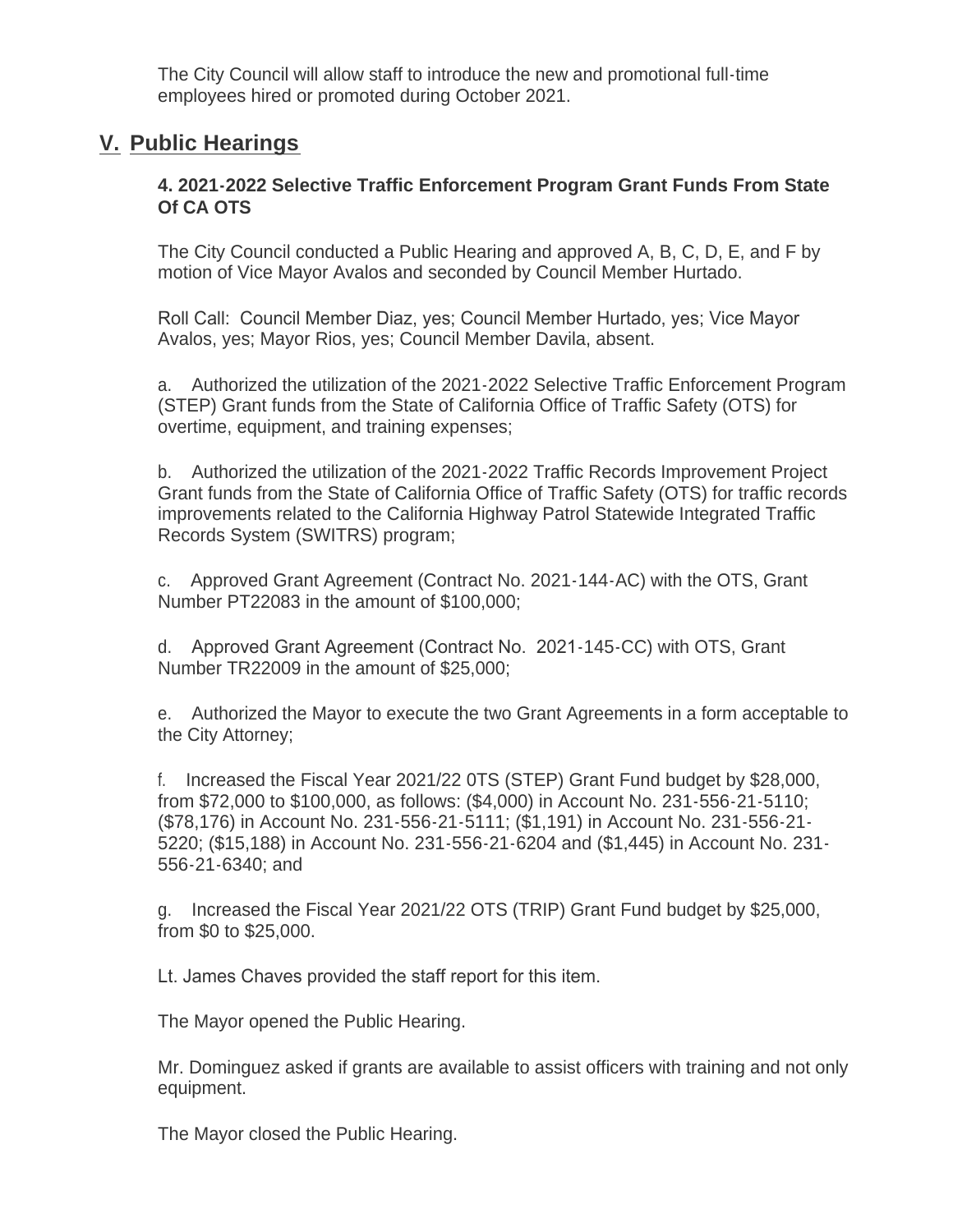Chief Arakawa reported on the various trainings provided to the officers.

Council Member Hurtado asked about driving education programs for the members of the public.

Chief Arakawa stated that he can look into driving safety programs but currently it is usually court appointed traffic school to avoid a strike on a person's license.

Lt. Chaves also explained several programs that are currently being provided by the City.

### **5. Ordinance Amending Section 11.51.050 (Administrative Permits And Approvals) Of Chapter 11.51 (Permits And Procedures) Of Title 11 (Zoning) Of The SGMC**

The City Council approved the Zoning Code Amendment No. 171 and introduced Ordinance No. 2021-13-CC entitled - An Ordinance of the City Council of the City of South Gate, California, amending Section 11.51.050 (Administrative permits and approvals) of Chapter 11.51 (Permits and Procedures) of Title 11 (Zoning) of the SGMC, to clarify the City's administrative plan review and administrative permit process by motion of Council Member Hurtado and seconded by Council Member Diaz.

Roll Call: Council Member Diaz, yes; Council Member Hurtado, yes; Vice Mayor Avalos, yes; Mayor Rios, yes; Council Member Davila, absent.

Yalini Sivapathasundaram, Senior Planner provided the staff report for this item.

The Mayor opened and closed the public hearing.

Vice Mayor Avalos asked if any members of the Planning Commission were online as she would like to hear their viewpoint on this item.

Fabiola Inzunza, Planning Commissioner explained her viewpoint on the change.

Chris Jeffers, Interim City Manager explained the amendment in regard to the permit application process.

# **<u>VI. Comments From The Audience</u>**

Virginia Johnson, 5751 McKinley Avenue spoke on the meeting hosted by the South Gate Police Department and the Los Angles Sheriff Department working on mental health issues. She was disappointed in the attendance by the public and City leaders.

Mr. Arroyo presented a letter to the City Council to be read into the record regarding an accident with a City employee.

Mr. Salinas explained the process for filing the claim and his request.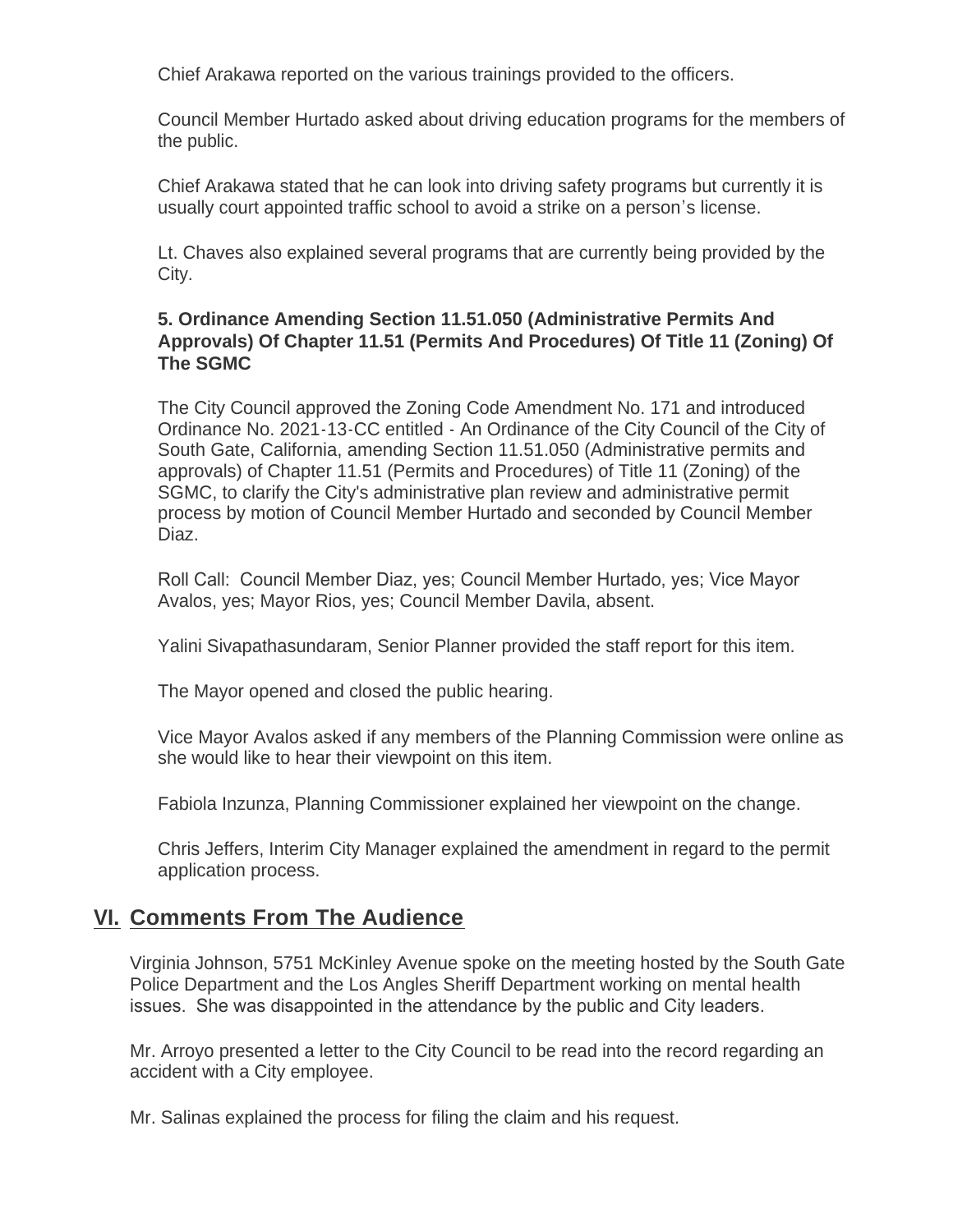Robert Montalvo, spoke on the upcoming softball clinic to get toys for the Santa Cop giveaway and his concerns about the City not following the Brown Act. Lastly, he felt that it was disgraceful that Vice Mayor was not present to honor Arthur Loya for his service to this country especially as she stated that he was a friend of hers.

Brittany Rivas spoke on the California Water and Wastewater Arrearage Program.

Mr. Dominguez spoke on the meeting with the Chief of Police and LA County Sheriff, and he would like to see more cameras for street surveillance.

Thomas Buckley also has concerns with the City following the Brown Act and would like to see more consistency with the conduct of the Council during the meetings. It would also be nice to see the City Council focus more on the community like Augustin Perez who was highlighted by ABC news.

Cindy also encouraged the City to participate in the California Water and Wastewater Arrearage Program.

## **<u>VII. Reports And Comments From City Officials</u>**

Raul F. Salinas, City Attorney stated that he will go back and listen to the last City meetings recording to hear the concerns that were brought up during tonight's public comments. He reaffirmed that it is a commitment of the City Council and staff to do everything possible to make our meetings as transparent as possible.

Chris Jeffers, Interim City Manager suggested hosting an educational meeting pertaining to the Brown Act as it can get convoluted as a process. He invited both Mr. Montalvo and Mr. Buckley to speak to him about the specific item they had concerns with, and he will be happy to discuss it with them.

Mr. Salinas also wanted to address the matter of not all members of the Council being present at the dais. The executive orders by the governor have allowed not all the Council Members to be present due to the pandemic. Due to privacy laws, we cannot address why particular council members elect not to be present or to be present at the dais.

Steve Costley, Interim Director of Parks and Recreation stated that Congresswoman Nanette Barragan will be holding a legislative summit in the park on December 4th, the tree lighting ceremony will be on December 2nd, and virtual Pageant of the Trees will be December 4th.

Chief Darren Arakawa reported that the Police Department is still collecting toys to give away during the holidays and there will be a promotion ceremony for 3 officers on November 30th.

Mr. Jeffers provided an update on the City's Website and the food insecurity programs.

Greg Martinez, City Treasurer reminded everyone that when the weather gets colder there is an increased risk for COVID and urged people to stay safe during the Holidays. He also said that he was very proud of his Boy Scout Troop and their families that provided breakfast for a homeless shelter. Lastly, he spoke on the impact of social media and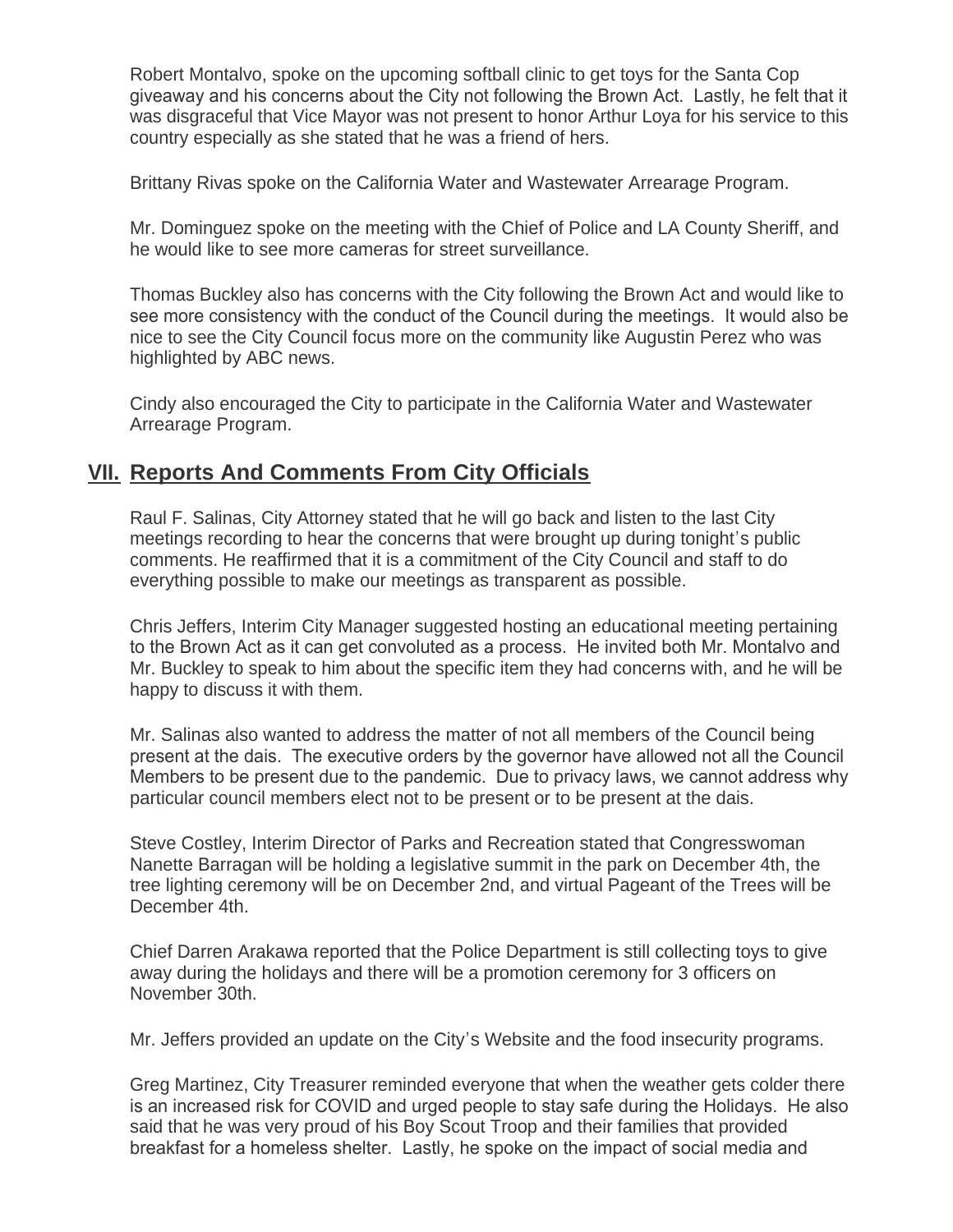breakfast for a homeless shelter. Lastly, he spoke on the impact of social media and effect it has on the youth committing crimes because they want to imitate what they see on TikTok.

Council Member Diaz reported on her meetings with the Los Angeles County Library Commission, Rivers and Mountains Conservancy, and Vector Control.

Council Member Diaz stated at this point she will join the City Council meeting via Zoom instead of being present at the dais.

Council Member Hurtado reported on his meetings with the Independent Cities Finance Authority. He spoke on the choice of receiving the COVID vaccine and booster. He believes the City needs to do a better job on removing graffiti and the fundraising efforts of the JAA and community members.

Vice Mayor Avalos stated that she visited three local schools to deliver gift certificates for families in need and thanked the volunteer organizations for their donations.

Mayor Rios stated that the number of COVID cases are rising a little so let's be safe. Crime is also up and asked everyone be safe. He updates the progress of the HUB Cities move to Tweedy Boulevard and updated the public on the redistricting maps.

## **Consent Calendar Items VIII.**

Agenda Items 6, 7, 8, 9, 10, 11, 13, 14, 16, and 17 were approved by motion of Council Member Hurtado and seconded by Council Member Diaz. Items 12 and15 were pulled for separate discussion.

Roll Call: Council Member Diaz, yes; Council Member Hurtado, yes; Vice Mayor Avalos, yes; Mayor Rios, yes; Council Member Davila, absent

### **6. Ordinance No. 2021-12-CC Amending Title 13 (Franchises) And Adding Title 14 (Waste Handling And Recycling) To Comply With Senate Bill 1383**

The City Council waived the reading in full and adopted Ordinance No. 2021-12- CC entitled - An Ordinance of the City Council of the City of South Gate, California, amending the South Gate Municipal Code to add a new Title 14 (Waste Handling and Recycling); revising Section 13.100.160 (Authorization by City Council and Resolution of Conflicts) to add new subsection C.23; deleting in their entirety Sections 13.100.220 through 13.100.390, inclusive, and replacing them with the revised version thereof contained in the new Title 14 to comply with the mandatory organic recycling provisions of SB 1383 during Consent Calendar.

#### **7. Resolution Authorizing Remote Teleconference Meetings**

The City Council adopted Resolution No. 2021-58-CC entitled - Resolution of the City Council of the City of South Gate, California, authorizing remote teleconference meetings of the City Council, all City subordinate bodies, and all City non-profit corporation Boards and their subordinate bodies, for the period of December 12 - January 11, 2022 during Consent Calendar.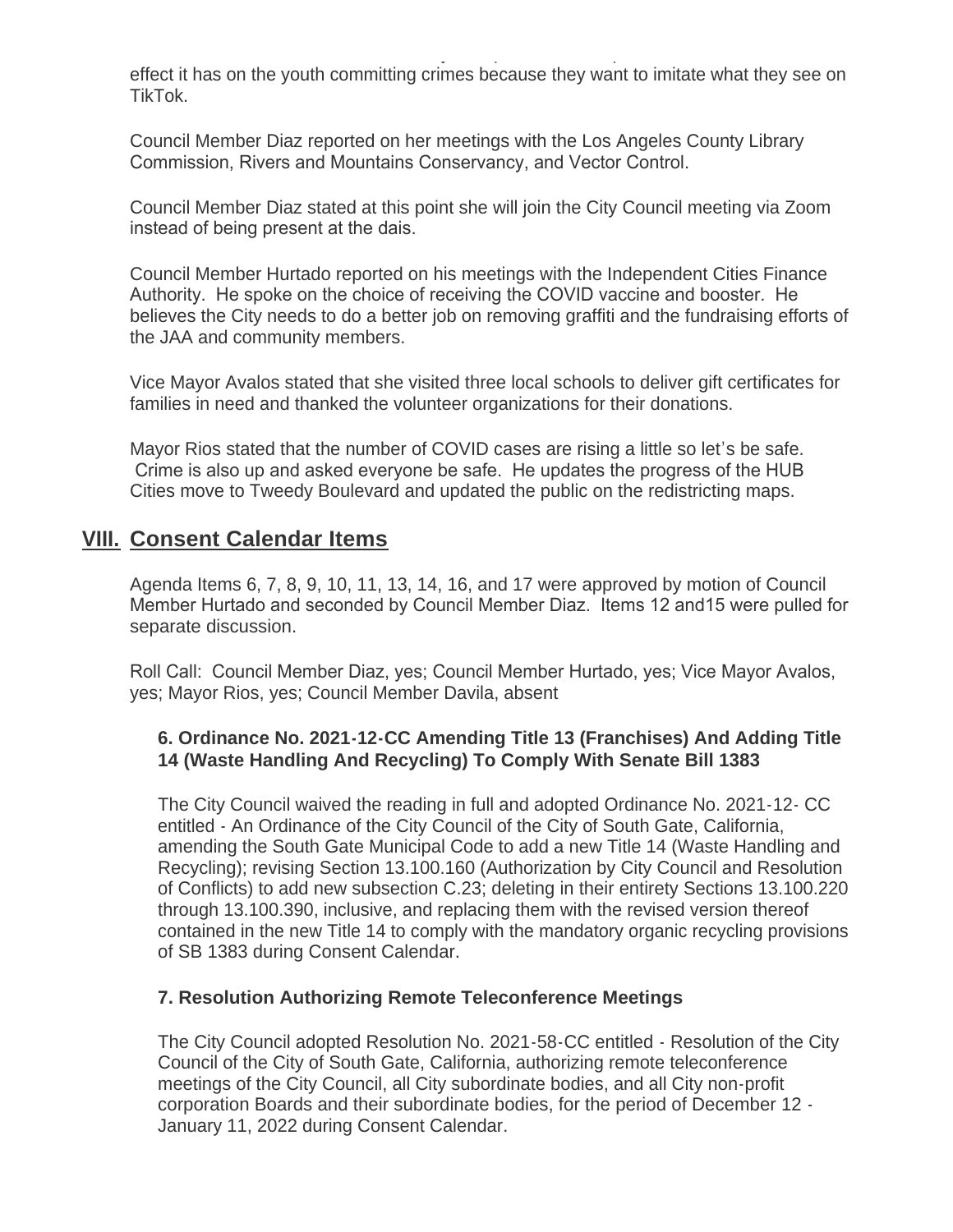#### **8. Resolution Extending The Local Emergency Within The City Due To The Ongoing COVID-19 Pandemic**

The City Council adopted Resolution No. 2021-59-CC entitled - Resolution of the City Council of the City of South Gate, California, extending the Local Emergency within the City as a result of the ongoing Coronavirus Disease 2019 Pandemic (COVID-19 Pandemic) during Consent Calendar.

### **9. Resolution Approving Recruitment Bonus Program And Referral Bonus Program**

The City Council approved A and B during Consent Calendar.

a. Resolution No. 2021-60-CC entitled - A Resolution of the City Council of the City of South Gate, California, approving a recruitment bonus program for hiring critical positions along with a referral bonus by City Employees for new employees; and

b. Authorized the City Manager to execute documents necessary to effectuate the actions, including employee agreements and any amendments thereto, as approved by the City Attorney.

### **10. Settlement Agreements For The Participation Of The National Opioid Settlements By The State Of CA**

The City Council approved A, B, C, D, and E during Consent Calendar.

a. The Subdivision Settlement Participation Form electing to participate in the Distributor Settlement Agreement, dated as of July 21, 2021;

b. The California State - Subdivision Agreement Regarding Distribution and Use of Settlement Funds - Distributor Settlement;

c. The Subdivision Settlement Participation Form electing to participate in the Janssen Settlement Agreement, dated as of July 21, 2021;

d. The California State - Subdivision Agreement Regarding Distribution and Use of Settlement Funds - Janssen Settlement; and

e. Delegated and authorized the City Manager to (i) execute, in place and in lieu of the City Mayor, the Distributor Settlement Agreement and the Janssen Settlement Agreement and all related documents, and (ii) take any additional actions as may be required to allow the City of South Gate to participate in the receipt of such funds, in a form approved by the City Attorney.

### **11. Resolution Approving Transfer Agreement No. 2021RPLLARO5 With LA County Flood Control District For Safe, Clean Water Program Funds, Regional Program (Measure W)**

The City Council approved A, B, C, D, E, and F during Consent Calendar.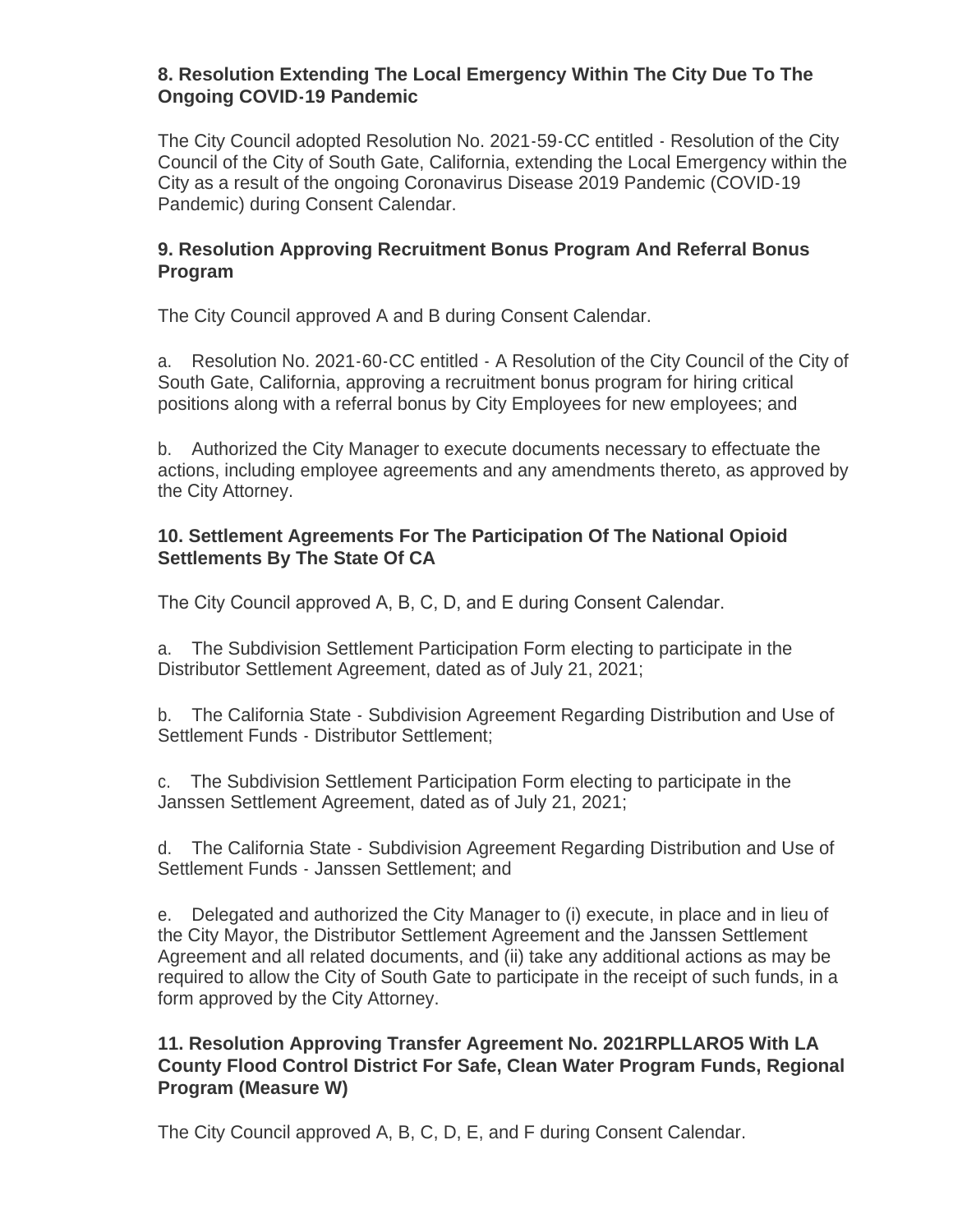a. Resolution No. 2021-61-CC entitled - A Resolution of the City Council of the City of South Gate, California, to approve the Transfer Agreement No. 2021RPLLARO5 (Contract No. 2021-146-CC) between the City and the Los Angeles County Flood Control District for the Safe, Clean Water Program-Regional Fund Program ("Transfer Agreement") to receive the \$5,438,000 awarded for the Urban Orchard Project;

b. Authorized the Mayor to execute the Transfer Agreement in a form acceptable to the City Attorney;

c. Appropriated \$5,438,000 in Measure W Regional Grant Funds to Account No. No. 311-790-61-9214 to fund construction, water quality monitoring, and operations and maintenance for the Urban Orchard Project;

d. Transferred \$3,150,000 in General Funds from the Urban Orchard Project (Account No. No. 311-790-61-9214) to the Assigned for Capital Project General Fund Balance;

e. Transferred \$816,725 in General Funds from the Urban Orchard Project (Account No. No. 311-790-61-9214) to the General Funds Reserve; and

f. Authorized the Assistant City Manager/Director of Public Works or designee as agent of the applicant to submit all documents pertaining to the Transfer Agreement including, but not limited to, budget plans, payment requests, progress reports, annual reports, and monitoring reports, operations and maintenance plans and other documents, which may be necessary for the completion of the Urban Orchard Project.

### **12. Agreement With BKF Engineers, Inc., For Design Services For The Citywide Residential Resurfacing Project**

The City Council approved A and B by motion of Council Member Hurtado and seconded by Mayor Rios. Council Member Diaz recused herself from participating in this item.

Roll Call: Council Member Diaz, recused; Council Member Hurtado, yes; Vice Mayor Avalos, yes; Mayor Rios, yes; Council Member Davila, absent.

a. An agreement (Contract No. 2021-147-CC) with BKF Engineers, Inc., to provide engineering plans, specifications and estimates for the Citywide Residential Resurfacing Project, Phase I, II and III, City Project No. 662-ST and the Citywide Sidewalk Improvement, Phase VIII, City Project No. 659-ST, in an amount not-toexceed \$275,158; and

b. Authorized the Mayor to execute the Agreement in a form acceptable to the City Attorney.

### **13. Amendment No. 2 To Contract 3153 With Fiesta De Carnival**

The City Council approved A and B during Consent Calendar.

a. Amendment No. 2 to Contract No. 3153 with Fiesta de Carnival extending the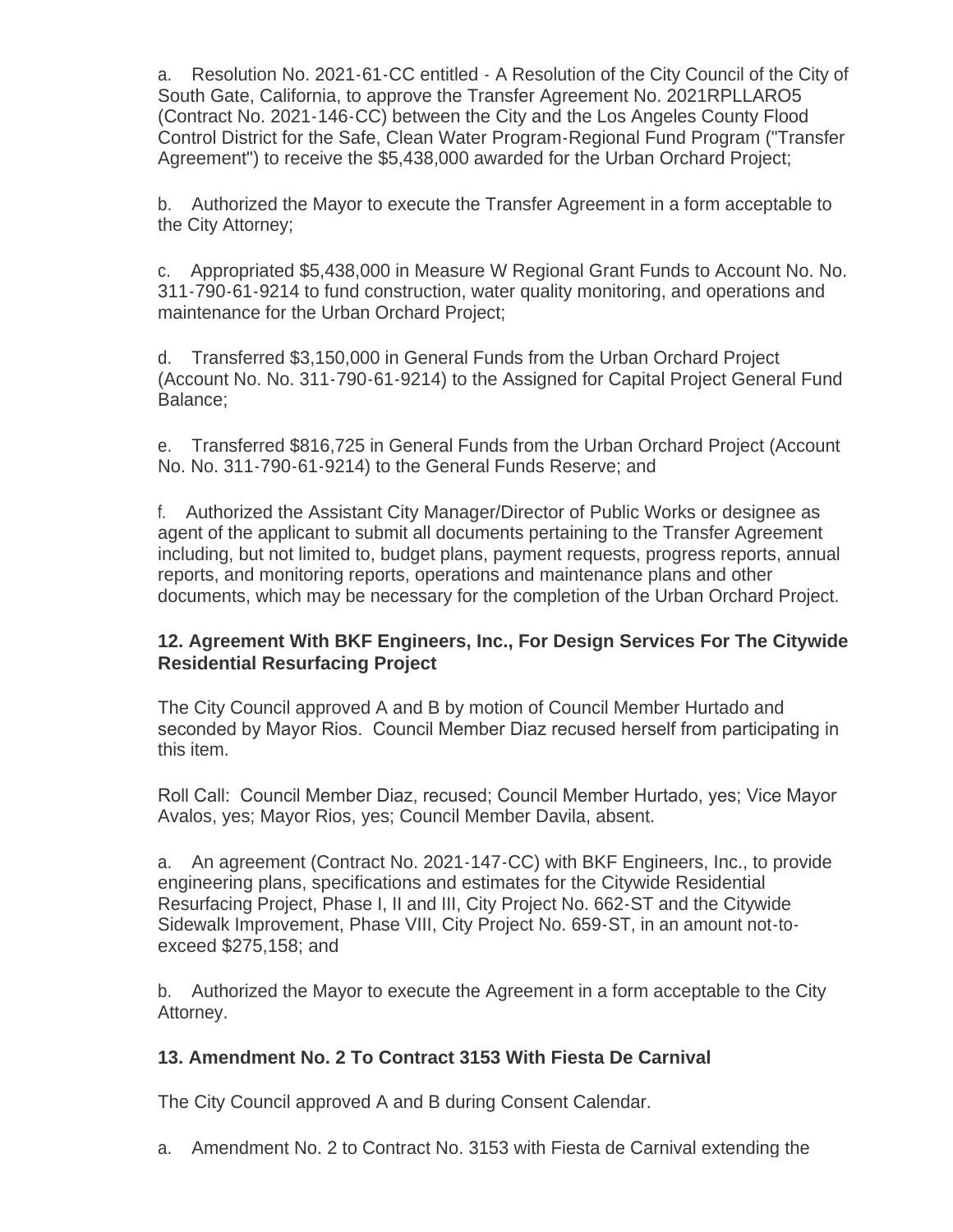a. Amendment No. 2 to Contract No. 3153 with Fiesta de Carnival extending the Concession Agreement for the Production of Special Event Carnivals for one (1) year; and

b. Authorized the Mayor to execute Amendment No. 2 in a form acceptable to the City Attorney.

### **14. Amendment No. 1 To Contract No. 2020-106-CC With Chris Jeffers Extending Employment Agreement**

The City Council approved A and B during Consent Calendar.

a. Amendment No. 1 to Contact No. 2020-106-CC extending the current Employment Agreement with Chris Jeffers as Interim City Manager to December 31, 2022; and

b. Authorized the Mayor to execute Amendment No. l in a form acceptable to the City Attorney.

### **15. Purchase Order With National Auto Fleet Group For 3 Patrol Vehicles And Equipment**

The City Council approved A, B, C, and D by motion of Council Member Hurtado and seconded by Mayor Rios.

a. A Purchase Order with National Auto Fleet Group for the purchase of three patrol vehicles for the Police Department in the total amount of \$112,554.02;

b. Approv a Purchase Order with West Coast Lights & Sirens, Inc., for the purchase and installation of necessary emergency equipment for the three patrol vehicles in the amount of \$47,906.89;

c. Approving a Purchase Order with Northstar Graphics for the purchase and installation of decals/graphics for two patrol vehicles in the amount of \$715.00 (the slick top vehicle does not require decals/graphics); and

d. Approving a Purchase Order with CDCE, Inc., for the purchase of Mobile Data Computers to outfit the three patrol vehicles in the amount of \$20,703.31.

Roll Call: Council Member Diaz, yes; Council Member Hurtado, yes; Vice Mayor Avalos, yes; Mayor Rios, yes; Council Member Davila, absent.

### **16. Notice Of Completion For Long Beach Blvd Water Lateral Replacement, City Project No. 638-WTR**

The City Council approved A and B during Consent Calendar.

a. Accepted completion of construction of the Long Beach Boulevard Water Service Lateral Replacement Project City Project No. 638-WTR, constructed by J. A. Salazar Construction and Supply Corporation, effective October 19, 2021; and

b. Directed the City Clerk to file a Notice of Completion with the Los Angeles County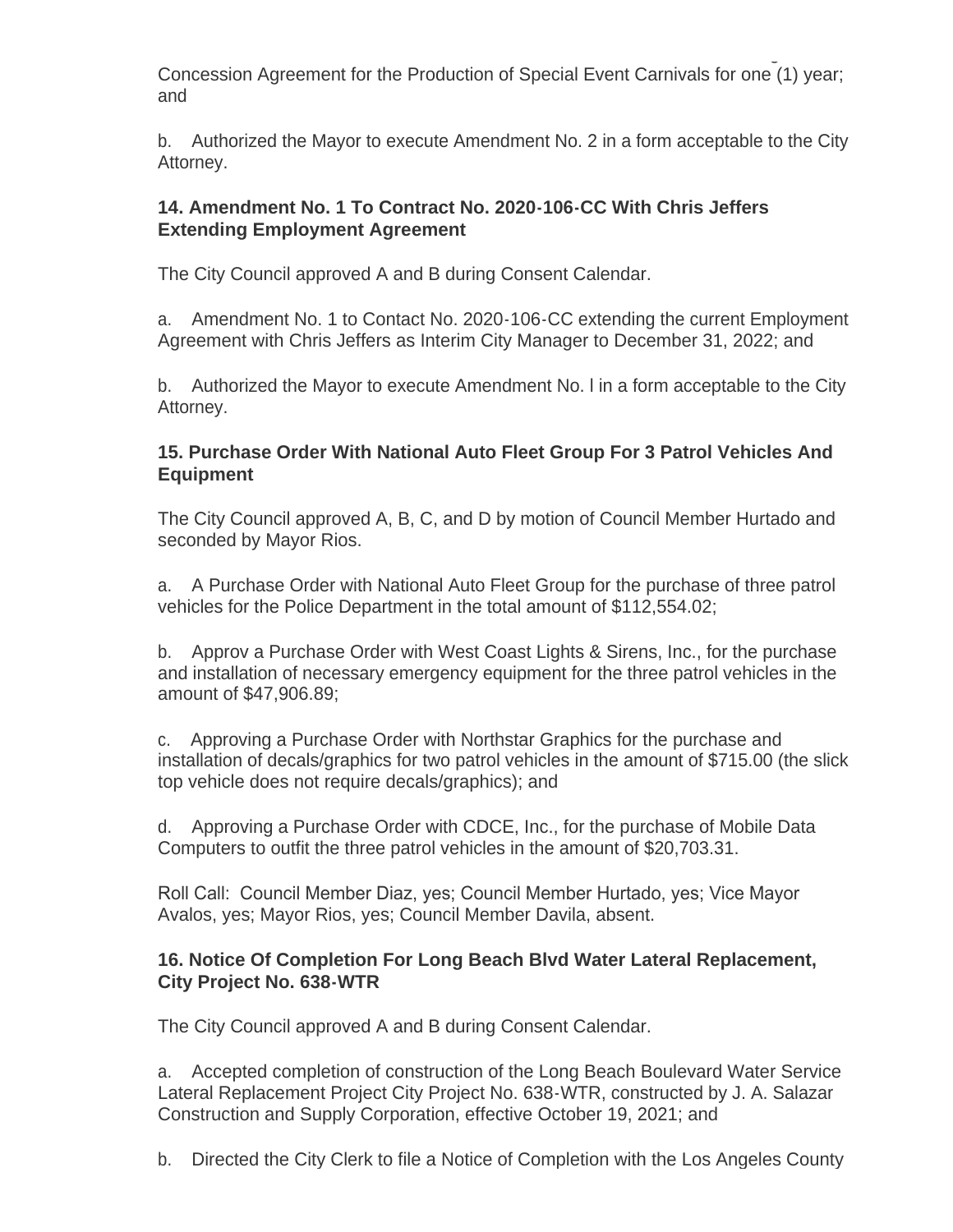b. Directed the City Clerk to file a Notice of Completion with the Los Angeles County Registrar Recorder's Office.

### **17. Minutes**

The City Council approved A and B during Consent Calendar.

- a. The Special Joint Budget Meeting minutes of July 12, 2021; and
- b. The Regular and Special Meeting minutes of October 26, 2021.

## **IX. Reports, Recommendations And Requests**

#### **18. Review Off-Site Parking Distance Regs SGMC Section 11.33.060 Parking Lot Standard (Table 11.33-3)**

The City Council considered:

a. The request by Mayor Rios and Council Member Hurtado direct to research possible changes to the South Gate Municipal Code Section 11.33.060 Parking Lot Standard (Table 11.33-3); and

b. Providing direction on what elements to study or consider.

This item was continued to the City Council meeting of December 14, 2021.

### EXCUSED FROM MEETING

At this time, Council Member Diaz, was excused from the remainder of the City Council meeting.

#### **19. Warrant Register For November 23, 2021**

The City Council approved the Warrant Register for October 26, 2021, by motion of Vice Mayor Avalos and seconded by Council Member Hurtado.

- Total of Checks: \$3,086,783.97
- Voids: \$ (703.00)

Total of Payroll Deductions \$ (379,235.92)

Grand Total: \$2,706,845.05

Cancellations: 94029, 94819

Roll Call: Council Member Diaz, excused; Council Member Hurtado, yes; Vice Mayor Avalos, yes; Mayor Rios, yes; Council Member Davila, absent.